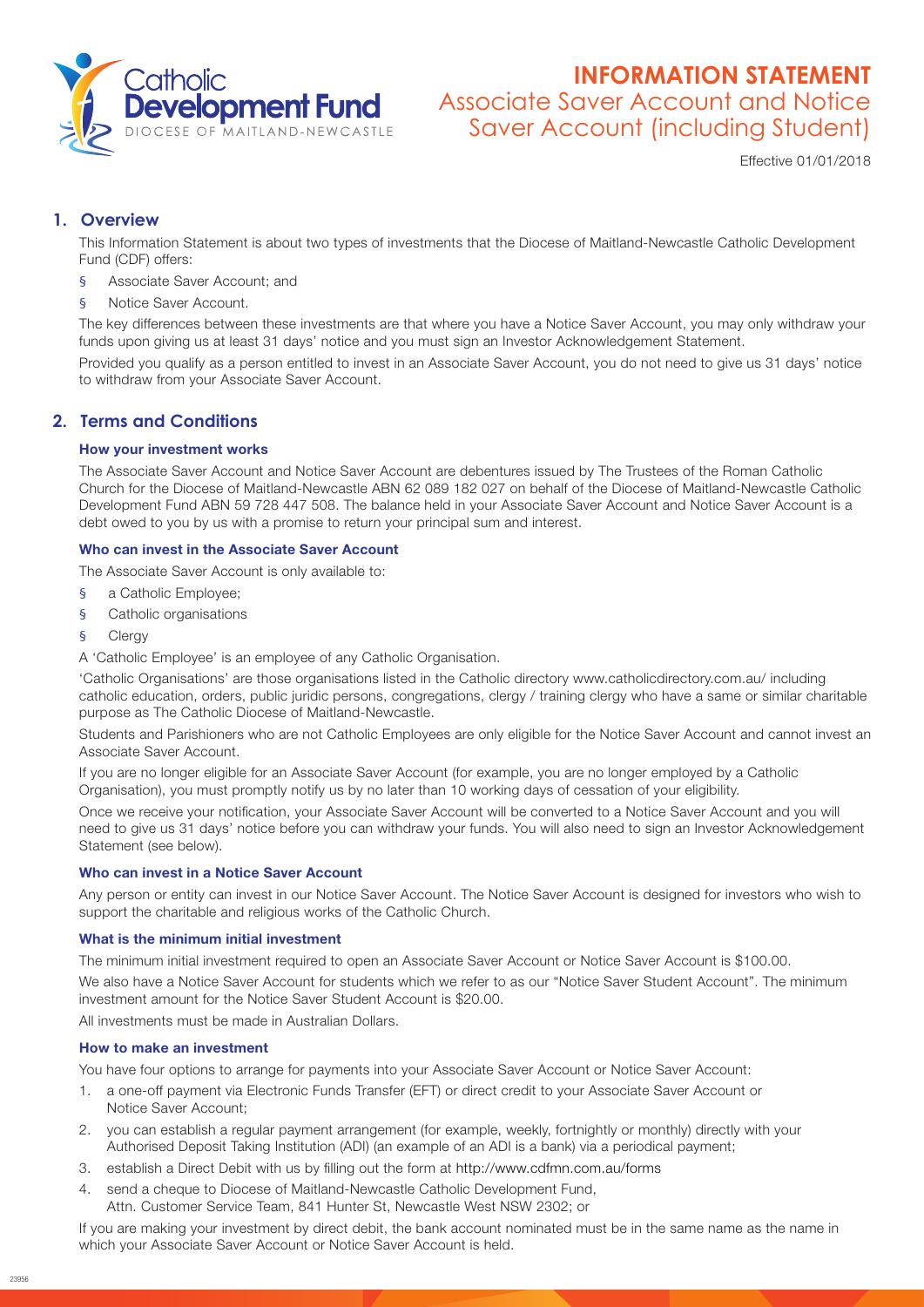#### Additional requirement for investing in Notice Saver Account - Investor Acknowledgement Statement

Any person investing in a Notice Saver Account must first sign a Member an Investor Acknowledgement Statement before we can open the Notice Saver Account. This statement can be found on the Account Application Form.

#### How long will it take for my money to be invested

Requests for investments into your Associate Saver Account or Notice Saver Account received by us before 11am on any working day will usually be processed on that day.

If your request is unable to be processed for any reason (for example if you have provided us with insufficient or incorrect details of your transactional banking account held with an ADI), requests will be processed as soon as reasonably practical after we receive complete or correct information.

We reserve the right to refuse your request to invest in an Associate Saver Account or Notice Saver Account for any reason. We are not required to advise you of our reasons for any particular decision.

#### CDF Online Member Access

You can manage your Associate Saver Account or Notice Saver Account with CDF Online. To be setup on CDF Online you will need to complete the CDF Online Access Request located at http://www.cdfmn.com.au/forms

All electronic withdrawals for the Notice Saver Account must be linked to an ADI. The name of the ADI account must match the name on your account. If there is a joint Associate Saver Account or Notice Saver Account, it will need to be linked to a joint ADI account in the same names.

#### How to withdraw your money from your Associate Saver Account

You do not need to provide us with any period of notice to withdraw money from your Associate Saver Account. You can withdraw your money online via CDF Online.

Alternatively, you can request payment from your Associate Saver Account by cheque. Please note the cheque will be issued in the same name as the account holder(s) and will be posted to you.



#### How to withdraw money from your Notice Saver Account

You must provide at least 31 days' written notice to us if you wish to withdraw any money held in your Notice Saver Account. This means the withdrawal will be processed no earlier than the 32nd day after we receive your written redemption request.

You can withdraw your money online via CDF Online.

However, once set up, your Notice Saver Account will have a 31 days' restriction showing on your account. To withdraw funds online, you will need to complete the Notice of Withdrawal (NOW) process which will alert you to when your funds are available to be able to transfer to your ADI account.

To illustrate, please see the screenshot example to the left.

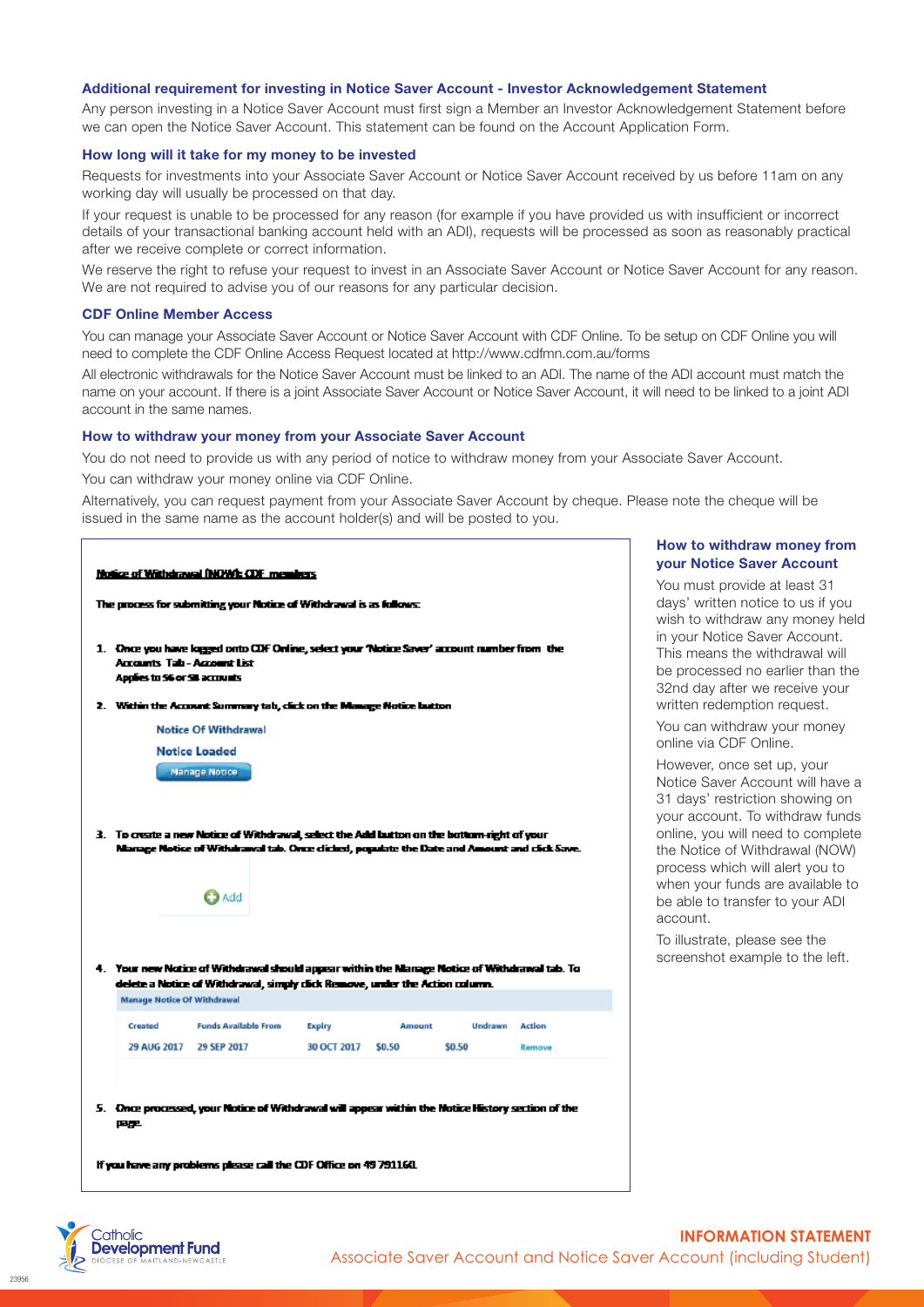You can also request payment from your Notice Saver Account by cheque by giving us at least 31 days' notice. Please note the cheque will be issued in the same name as the CDF Account Holder and will be posted to you.

#### Financial Hardship

The requirement to give us at least 31 days' notice for the Notice Saver Account does not apply where the request is to alleviate financial hardship that you are suffering. If you are suffering financial hardship, please contact us so that we may understand your need to withdraw your investment on less than 31 days' written notice. For more information about our hardship policy please go to: [http://www.cdfmn.com.au/](http://www.cdfmn.com.au/regulatory)regulatory

Unless you can demonstrate that you are suffering financial hardship, redemption requests are subject to at least 31 days' written notice.

#### Interest

Interest rates are published at <www.cdfmn.com.au/interest-rates>. The interest payable on your Associate Saver Account or Notice Saver Account is a variable interest rate and is subject to change.

Interest on the Associate Saver Account or Notice Saver Account is calculated daily at the daily percentage rate based on the balance in account at the end of each day. The 'daily percentage rate' is the annual interest rate divided by 365. Interest is credited to the account on the last day of each quarter.

#### What about fees and charges

We do not charge any fees to you for investing in an Associate Saver Account or Notice Saver Account.

#### Change in your details

You must promptly notify us if you change your name or address.

#### Tax File Numbers

You are not obliged to provide us with your Tax File Number (TFN) / TFN exemption or Australian Business Number (ABN). However, if you fail to do so, the Fund is required by law to withhold tax from interest where a TFN, TFN exemption or ABN has not been quoted on an investment, and where interest is payable to a non-resident.

#### Changes to Terms and Conditions

We may change some of the terms and conditions of your investment with us. We will tell you of the change by publishing the change on our website and on CDF Online no later than the day of change.

### **3. How to apply for an Associate Saver Account for the Notice Saver Account**

You may apply to open a Associate Saver Account or Notice Saver Account by completing our application form available on our website at http://www.cdfmn.com.au/forms or by contacting us directly. Please ensure that all fields on our application form are correctly completed. Please ensure that you sign and date our application form.

Your Application must be accompanied by ID documents and signature samples as per the ID requirements specified in the account application form. Investing with the Fund is conditional upon you providing the necessary identification information and the Fund carrying out any necessary verification check(s).

Please see Section 2 (Terms and Conditions) for detailed information on how to invest and use your account. Please note that your application cannot be processed until all of our requirements are met to our satisfaction.

# **4. Contact Us**

We are pleased to answer any questions that you may have about your Term Investment account.

Please feel free to contact us at:

Diocese of Maitland-Newcastle Catholic Development Fund

841 Hunter St, Newcastle West NSW 2302

Phone (02) 4979 1160

Toll free 1800 810 330

Email cdf@mn.catholic.org.au

### **5. Privacy Policy**

Our Privacy Policy can be found at <http://www.cdfmn.com.au/regulatory>